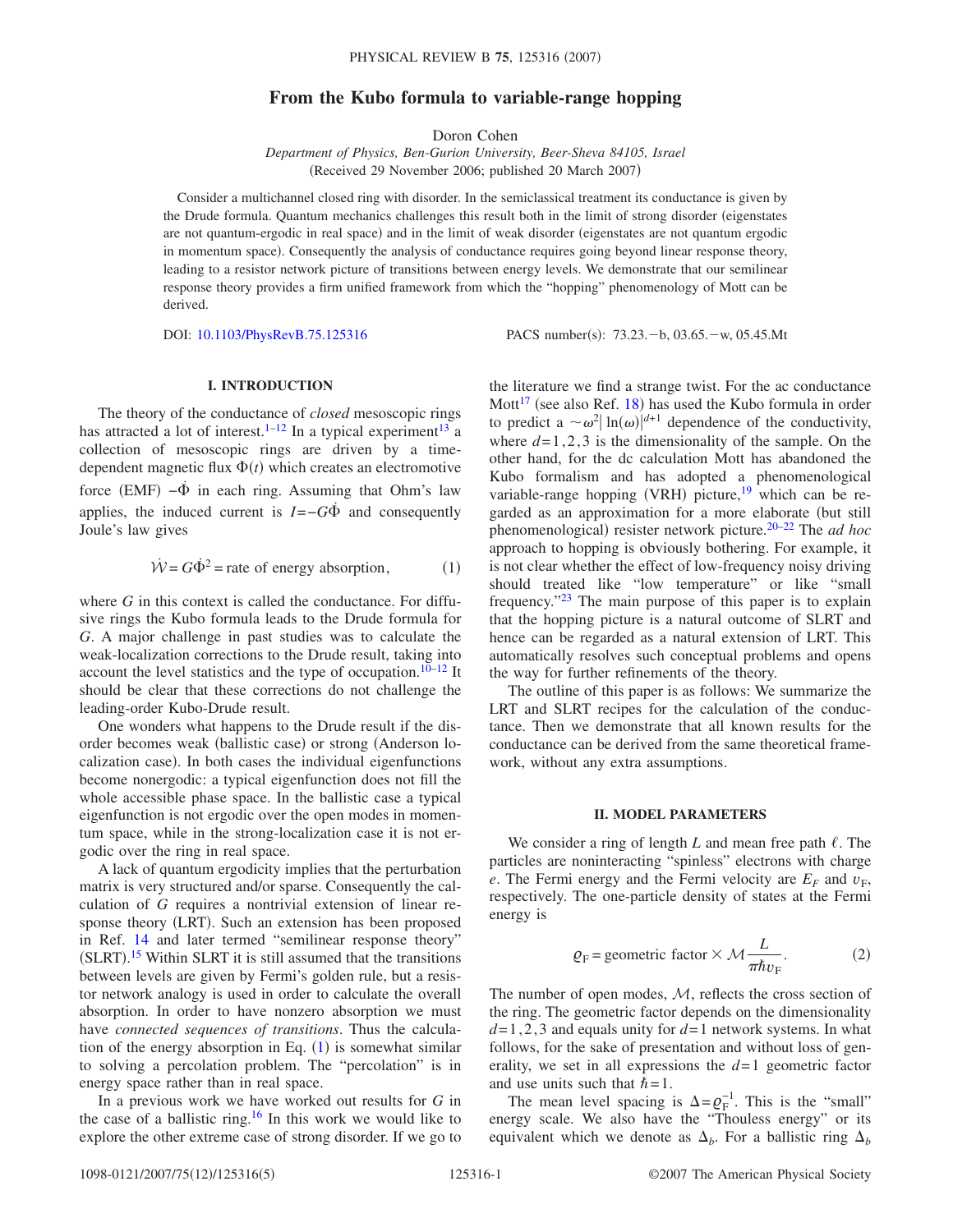$=\mathcal{M}\Delta$  is associated with the time scale  $L/v_F$ , while in the diffusive regime  $\Delta_b = (\ell/L) \mathcal{M} \Delta$  is associated with the ergodic time. In the strong-disorder regime we shall see that the relevant time scale for our analysis is the break time *t* \* which is related to the localization length  $\ell_{\varepsilon}$ .

Within the framework of both LRT and SLRT it is essential to realize that the combined effect of the driving and the environment is to *broaden* the energy levels and to induce *relaxation*. Accordingly we distinguish between  $\Gamma$  which can be interpreted as the dephasing or decoherence rate (analogous to  $1/T_2$  in NMR studies) and  $\gamma_{\text{rlx}}$  which is the relaxation rate (analogous to  $1/T_1$  in NMR studies). We assume that  $\Gamma$  is much larger than  $\Delta$  but much smaller compared with  $\Delta_h$ . We also assume that the driving source is "essentially dc driving." This means that the driving frequency is much smaller compared with  $\Delta_b$ . LRT applies whenever the driven transitions are much slower compared with the relaxation rate. SLRT is an extension of LRT, which applies in the opposite circumstances—namely, if the relaxation process can be neglected during the time that the absorption rate gets stabilized. This is explained at length in Ref. [14](#page-4-4) and will be emphasized again in a later paragraph.

## **III. SEMICLASSICAL LRT CALCULATION**

<span id="page-1-0"></span>The semiclassical Kubo formula once expressed with the velocity-velocity correlation function is

$$
G = \varrho_{\rm F} \times \frac{1}{2} \left(\frac{e}{L}\right)^2 \int_{-\infty}^{\infty} \langle v(t)v(0) \rangle dt, \tag{3}
$$

where  $v$  is the velocity of the particle along the ring. For the purpose of later reference we note that Eq.  $(1)$  $(1)$  $(1)$  [with Eq.  $(3)$  $(3)$  $(3)$ substituted is easily generalized to the case where the driving is noisy. Instead of a multiplication by  $\dot{\Phi}^2$ , we have in general an integration over all the Fourier components of the driving: namely,

$$
\dot{\mathcal{W}} = \varrho_{\rm F} \times \frac{1}{2} \left(\frac{e}{L}\right)^2 \int_{-\infty}^{\infty} d\omega \widetilde{F}(\omega) \widetilde{C}(\omega), \tag{4}
$$

<span id="page-1-1"></span>where  $\tilde{C}(\omega)$  is the Fourier transform of the velocity-velocity correlation function and  $\tilde{F}(\omega)$  is the power spectrum of  $\dot{\Phi}(t)$ .

The Kubo formula parallels the expression for the spatial diffusion coefficient, which is the integral over the velocityvelocity correlation function:

$$
\mathcal{D} = \frac{1}{2} \int_{-\infty}^{\infty} \langle v(t)v(0) \rangle dt.
$$
 (5)

In the case of pure dc driving  $[F(\omega) = \dot{\Phi}^2 \delta(\omega)]$  one obtains the Einstein relation

$$
G = \varrho_{\rm F} \left( \frac{e}{L} \right)^2 \mathcal{D}.
$$
 (6)

If the driving is noisy, then in general  $G > \rho_F (e/L)^2 \mathcal{D}$ . This reflects the simple observation that an insulator  $(D\sim 0)$  may have a finite ac conductance (finite  $\dot{\mathcal{W}}$ ).

# **IV. QUANTUM LRT CALCULATION**

Equation  $(4)$  $(4)$  $(4)$  is formally valid also in the quantum mechanical case and can be regarded as the outcome of the Fermi-golden-rule picture. However, one should use the proper expression for  $\tilde{C}(\omega)$ , taking into account the levels statistics and the level broadening:

$$
\widetilde{C}_{\rm qm}(\omega) = R(\omega)\widetilde{C}_{\rm cl}(\omega) \tag{7}
$$

$$
\widetilde{C}(\omega) \approx \delta_{\Gamma}(\omega) \star \widetilde{C}_{\mathrm{qm}}(\omega), \tag{8}
$$

<span id="page-1-6"></span><span id="page-1-5"></span>where  $R(\omega)$  takes care for the level statistics,  $\delta_{\Gamma}(\omega)$  is the line shape of the level broadening, and  $\star$  indicates a convolution. It should be clear that with pure dc driving Eq.  $(4)$  $(4)$  $(4)$ gives zero due to the discreteness of the energy spectrum, unless there is some mechanism that "broadens the levels" so as to have effectively a continuum. It is customary to express the quantum version of the Kubo formula using the matrix elements of the velocity operator:

<span id="page-1-2"></span>
$$
G = \pi \hbar \left(\frac{e}{L}\right)^2 \sum_{n \neq m} |v_{mn}|^2 \delta_T (E_n - E_F) \delta_\Gamma (E_m - E_n). \tag{9}
$$

The *T*-broadened  $\delta$  function should be interpreted as the derivative of the Fermi occupation function, while the functional shape of the  $\Gamma$ -broadened  $\delta$  function will be discussed later.

#### **V. QUANTUM SLRT CALCULATION**

<span id="page-1-3"></span>A loose way to write the last expression is

$$
G = \pi \hbar \left(\frac{e}{L}\right)^2 Q_{\rm F}^2 \langle \langle |v_{nm}|^2 \rangle \rangle. \tag{10}
$$

The interpretation of  $\langle \langle \cdots \rangle \rangle$  within the framework of the tra-dition LRT is implied by Eq. ([9](#page-1-2)). It involves the specification of the level-broadening parameter  $\Gamma$  and of the occupation temperature *T*.

The implicit assumption in LRT is that the drivinginduced transitions are much slower compared with the environmentally induced relaxation. In other words, it is assumed that the relaxation is very effective in "killing" any quantum effect that goes beyond first-order perturbation theory. SLRT, unlike LRT, is aimed at taking account also the opposite circumstances in which the possibility to make connected sequences of transitions becomes essential in order to get absorption.<sup>14</sup> Following Refs. [15](#page-4-5) and [16](#page-4-6) we regard the energy levels as the nodes of a resistor network. We define

$$
\mathbf{g}_{nm} = 2\varrho_{\rm F}^{-3} \frac{|v_{nm}|^2}{(E_n - E_m)^2} \delta_{\rm T}(E_m - E_n). \tag{11}
$$

<span id="page-1-4"></span>Then it is argued that  $\langle \langle v_{nm} |^2 \rangle \rangle^{-1}$  is the resistivity of the network. It is a simple exercise to verify that if all the matrix elements are the same—say,  $|v_{nm}|^2 = \sigma^2$ —then  $\langle \langle |v_{nm}|^2 \rangle \rangle = \sigma^2$ too. But if the matrix is structured or sparse, then  $\langle \langle v_{nm} |^2 \rangle \rangle$  is in general much smaller compared with the rms value of the matrix elements.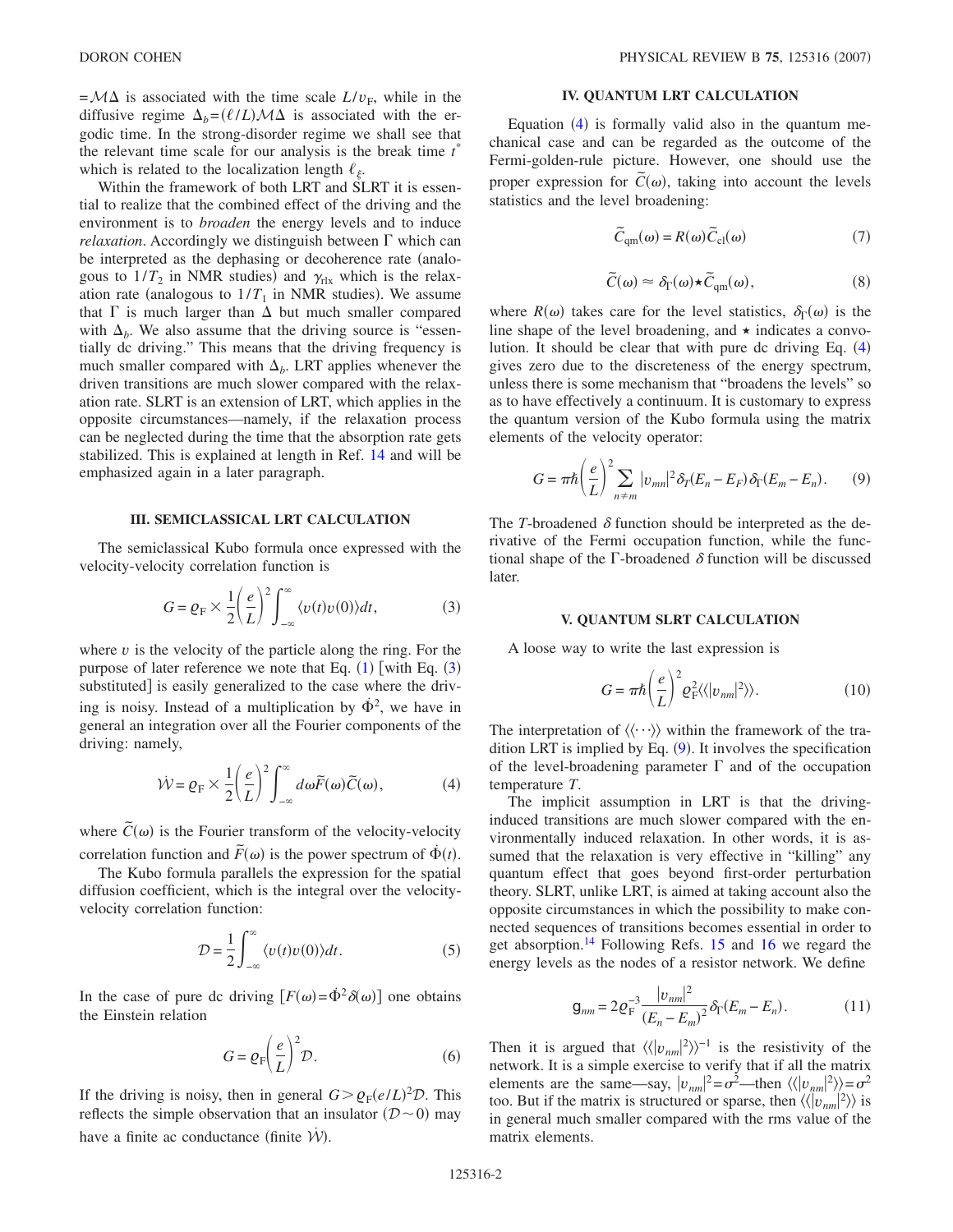### **VI. LEVEL BROADENING**

Neither LRT nor SLRT is self-contained without specification of the level broadening. For the purpose of analysis we can regard the environmental fluctuations as a noisy driving source. This driving source induces decoherence: It can be argued (see, for example, Ref. [24](#page-4-13)) that the effect of decoherence is to multiply the velocity-velocity correlation function by an exponential factor  $exp(-\Gamma|t|)$ . This means that

$$
\delta_{\Gamma}(\omega) \approx \frac{1}{\pi} \frac{\Gamma}{\omega^2 + \Gamma^2}.
$$
 (12)

<span id="page-2-1"></span><span id="page-2-0"></span>It can be further argued<sup>24</sup> that an estimate of the rate  $\Gamma$  can be obtained using Fermi's golden rule (FGR):

$$
\Gamma = \int_{-\infty}^{\infty} d\omega \widetilde{F}(\omega) \widetilde{C}_{qm}(\omega), \qquad (13)
$$

where  $\tilde{F}(\omega)$  is the power spectrum of the environmentally induced noise. At low temperatures (see later) the noise power spectrum is effectively very narrow. Schematically we can write  $\tilde{F}(\omega) = \epsilon^2 \delta_T(\omega)$ , where  $\epsilon$  is the noise amplitude and *T* is the temperature.

The FGR expression, Eq.  $(13)$  $(13)$  $(13)$ , parallels Eq.  $(4)$  $(4)$  $(4)$  and can be expressed using the matrix elements of the perturbation as in Eq.  $(9)$  $(9)$  $(9)$ , or it can be written loosely in the style of Eq.  $(10)$  $(10)$  $(10)$ :

$$
\Gamma = \epsilon^2 \times 2\pi \hbar \left(\frac{e}{L}\right)^2 Q_{\rm F} \langle \langle |v_{nm}|^2 \rangle \rangle. \tag{14}
$$

The latter version is common in elementary textbooks (the FGR calculated decay rate is proportional to the squared matrix element times the density of states). It is implicit in this expression that the FGR transitions  $\delta(E_m - E_n)$  have a width (broadening) which is determined by the normalized power spectrum of the environmental fluctuations.

So far we have simply restated the standard textbook version of FGR using our notations. But it should be clear that naive application of the FGR recipe is as problematic as the naive application of the Kubo formula: $^{25}$  the first-order (transient) transitions to "neighboring" states are not enough in order to get a nontransient decay. Rather, the possibility to have *connected sequences* of transitions is essential in order to have a long-time decay. Thus we conclude that an analogous SLRT recipe, with *gnm* defined in a similar fashion as in Eq.  $(11)$  $(11)$  $(11)$ , should be applied in order to determine the longtime value of  $\Gamma$ . We point out again that in the calculation of  $\Gamma$  the role of the broadened delta function is played by the normalized power spectrum of the environmental fluctuations. This means that at low temperatures (see further discussion in a later paragraph) we have in the  $\Gamma$ -oriented version of Eq.  $(11)$  $(11)$  $(11)$  a thermally broadened delta function  $\delta_T(E_m - E_n)$ .

The effect of hard chaos or disorder is to randomize the velocity. Within the framework of the semiclassical LRT calculation we always get the Drude formula irrespective of the strength of the disorder. Following Drude it is customary to write

$$
\langle v(t)v(0) \rangle|_{\text{cl}} = v_{\text{F}}^2 \exp\left[-2\left(\frac{v_{\text{F}}}{\ell}\right)|t|\right] \tag{15}
$$

or equivalently

$$
\tilde{C}_{\rm cl}(\omega) = v_{\rm F}^2 \frac{(2v_{\rm F}/\ell)}{\omega^2 + (2v_{\rm F}/\ell)^2}.
$$
\n(16)

This leads to the Drude result

$$
G = \frac{e^2}{2\pi\hbar} \mathcal{M}\frac{\ell}{L}.
$$
 (17)

Once we turn to the quantum calculation, we have to be more careful. For moderate disorder the eigenfunctions are ergodic, and therefore the distinction between the LRT recipe and the SLRT recipe is not important. Furthermore, using a random wave conjecture for the eigenstates, one recovers the Drude expression  $\tilde{C}_{cl}(\omega)$  as an approximation for the quantum  $\tilde{C}(\omega)$ . In order to do a better job, the spectral function  $R(\omega)$  is introduced. This function takes into account the level statistics: for large  $\omega$  it equals unity, while for small  $\omega$  it reflects the repulsion between levels. The "level-broadening" effect is taken care of by the convolution with  $\delta_{\Gamma}(\omega)$ , as indicated in Eq. ([8](#page-1-5)). The standard LRT regime has  $\Delta \ll \Gamma$  $\ll \Delta_b$ . In this regime the introduction of *R*( $\omega$ ) implies socalled weak-localization corrections to the Drude result. These are found to be of order  $\Delta/\Gamma$ . See Refs. [10](#page-4-3)[–12](#page-4-1) and also Ref. [26](#page-4-15) for the "quantum chaos" point of view.

### **VIII. WEAK DISORDER**

The SLRT recipe for the calculation of *G* can be regarded as an extension of the LRT recipe. The results of SLRT become very different from those of LRT once the perturbation matrix  $v_{nm}$  is either structured or sparse. The case of weak disorder (ballistic case) has been analyzed in a previous Letter.<sup>16</sup> In the nontrivial ballistic regime  $(1 \le \ell/L \le \mathcal{M})$ each eigenfunction occupies a large but finite fraction of open modes. One may say that the eigenfunctions are "localized" in mode space. This lack of quantum ergodicity implies sturctures and sparsity. Consequently the SLRT result is not merely a small weak-localization correction: the leadingorder result is no longer Drude. In what follows we address the other extreme case of strong disorder (Anderson localization case). Also here we are going to see that the leadingorder result is not Drude.

#### **IX. STRONG DISORDER**

The first step is to figure out how  $R(\omega)$  look like for a system with strong localization. The initial spread of a wave packet is diffusive with  $\langle [x(t) - x(0)]^2 \rangle = 2\mathcal{D}_0 t$  where  $\mathcal{D}_0$  $= v_F \ell$ . But for long time  $\langle [x(t) - x(0)]^2 \rangle = \ell_{\xi}^2$ , where  $\ell_{\xi}$  is the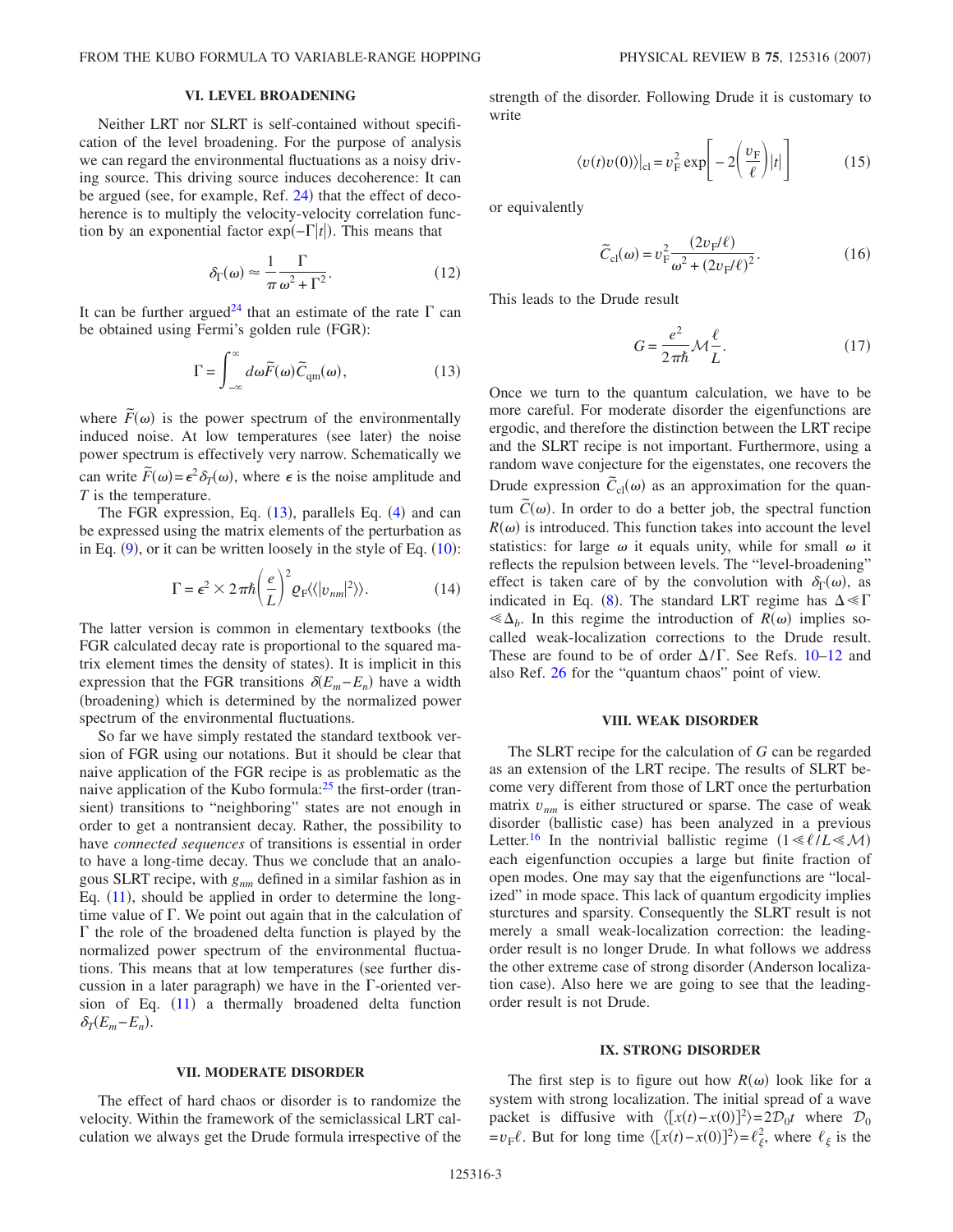localization length. This implies a break time at  $t^* = \ell_{\xi}^2 / \mathcal{D}_0$ , and therefore the velocity-velocity correlation function is modified in the frequency range  $|\omega| < (1/t^*)$ . Namely, the above implies

$$
R(\omega)|_{\text{global}} \approx \frac{1}{1 + (t^*\omega)^{-2}}.\tag{18}
$$

Further considerations which are based on Mott's picture of resonances imply an extra  $\ln \omega$ <sup> $d+1$ </sup> factor at small frequencies. We can argue in advance that this type of correction has no importance in SLRT because it reflects a very sparse contribution to the perturbation matrix, which cannot lead to connected sequences of transitions.

Even if we eliminate Mott's resonances, still the lowfrequency behavior of  $\tilde{C}(\omega)$  reflects a very sparse matrix  $|v_{nm}|^2$ . Within the framework of SLRT the sparse component of  $|v_{nm}|^2$  does not contribute to the diffusion. Only the nonsparse component allows *connected sequences of transitions*. We argue that the nonsparse component is obtained by multiplying  $\tilde{C}_{\text{cl}}(\omega)$  by

$$
R(\omega)|_{\text{effective}} \approx \exp\bigg[-\bigg(\frac{\Delta_{\xi}}{|\omega|}\bigg)^{1/d}\bigg].\tag{19}
$$

The reasoning is as follows: The matrix elements of states *n* that are located within range  $|x_n - x_m| \le r$  from a given state *m* constitute a connected grid with spacing  $\Delta_r = (L/r)^d \Delta$  and typical value  $|v_{nm}| \propto \exp(-r/\ell_{\xi})$ . From the equation  $\Delta_r = \omega$  we deduce that the "volume" of states that contribute a connected grid for  $\omega$  transitions has a radius  $r = (\Delta/\omega)^{1/d} L$ . Hence we deduce the above formula, where  $\Delta_{\xi} = (L/\ell_{\xi})^d \Delta$ .

### **X. HOPPING PICTURE**

Assuming that the coherence time  $\tau_y = 1/\Gamma$  is much smaller compared with the break time  $t^*$  we observe that the  $d\omega$  integral of Eq. ([4](#page-1-1)) with Eqs. ([7](#page-1-6)) and ([8](#page-1-5)) and the Lorent-zian of Eq. ([12](#page-2-1)) is dominated by the tail  $[\omega > (1/t^*)]$ , leading to the result

$$
\mathcal{D} \approx \Gamma t^* \mathcal{D}_0 = \frac{(\ell_{\xi})^2}{\tau_{\gamma}}.
$$
 (20)

This is as expected from heuristic considerations. It describes a random-walk hopping process with steps of size  $\ell_{\xi}$  and time  $\tau_{\gamma}$ .

The issue is to obtain an explicit expression for  $\Gamma$ . Thermal noise is "white" at high temperatures  $(F(\omega) \propto T)$ , with a very large temperature-independent cutoff frequency. In such a case Eq. ([13](#page-2-0)) implies  $\Gamma \propto T$  which is not very interesting. Low-temperature noise, unlike white noise, has an exponentially decaying emission tail, and consequently, it has effectively a very narrow span of frequencies:

$$
F(\omega) \sim \exp\biggl(-\frac{|\omega|}{T}\biggr). \tag{21}
$$

In the above expression we have neglected  $\omega^{\alpha}$  term whose exponent depends on the detailed spectral properties of the

bath. The calculation of  $\Gamma$  with Eq. ([13](#page-2-0)) involves a  $d\omega$  integral over

$$
\exp\left[-\frac{|\omega|}{T}\right]\exp\left[-\left(\frac{\Delta_{\xi}}{|\omega|}\right)^{1/d}\right].
$$
 (22)

This is mathematically equivalent to the VRH integral.<sup>19</sup> There the optimization is over the range of hopping, *r*, while here it is over the associated frequency  $\omega$ . The optimal frequency is  $\omega \propto T^{d/(d+1)}$ , leading to the VRH estimate D  $\propto \exp[(-T_0/T)^{1/(1+d)}]$  where  $T_0$  is a constant. It should be clear that the VRH estimate is an approximation of the resistor network calculation with Eq.  $(11)$  $(11)$  $(11)$ . The VRH estimate works quite well for  $d > 1$ , but gives the wrong exponent  $(T^{-1/2})$  for *d*=1. The correct exponent  $(T^{-1})$  in the latter case is implied by the absence of percolation.

# **XI. CONCLUSIONS**

We have established that SLRT provides a firm unified framework for the calculation of the conductance. *Ad hoc* phenomenology is not required in order to establish the resistor network "hopping" picture, from which Mott's VRH approximation is derived. It should be clear that the generalized resistor network picture of SLRT is not limited to the strong-disorder regime: it allows *on equal footing* the calculation of the conductance in the other extreme case of ballistic motion. The importance of this approach is also in its potential capabilities: being a natural extension of LRT it also allows, in principle, the incorporation of many-body effects. In the latter case the calculation of conductance is reduced, as in LRT, to the analysis of the matrix elements of the current operator, whatever are the interactions involved.

The long-standing puzzle regarding "ac conductance" versus "dc conductance" that was discussed in the Introduction is automatically resolved by our theoretical framework. We claim that there is no crossover from ac conductance to dc conductance as a function of frequency. Rather, we argue that there is a crossover from ac conductance to dc conductance as a function of the driving intensity. Using the terminology of Ref. [14,](#page-4-4) the crossover is from the "spectroscopic" to the "mesoscopic" result for the conductance: The Kubo formula of LRT applies to a spectroscopic measurement of the conductance, where the driving is assumed to be very weak compared with the relaxation processes. The hopping picture that emerges from SLRT applies to the mesoscopic regime where the relaxation is assumed to be slow compared with the driving-induced transitions.

*Note added*. The apparent inconsistency between the hopping and VRH pictures and the Kubo ac and dc formalisms, and the question how to reconcile between them, was pointed out by Michael Wilkinson (M.W.) in the late 1990s. The issue was raised again in his 2005 visit in BGU, while discussing the extension of the Kubo formalism that has been presented in Ref. [14.](#page-4-4) This discussion has initiated further refinement of the theory<sup>15</sup> in collaboration with him and with Bernhard Mehlig (B.M.). The belief that the theory can give hopping and VRH estimates has been shared by all of us and